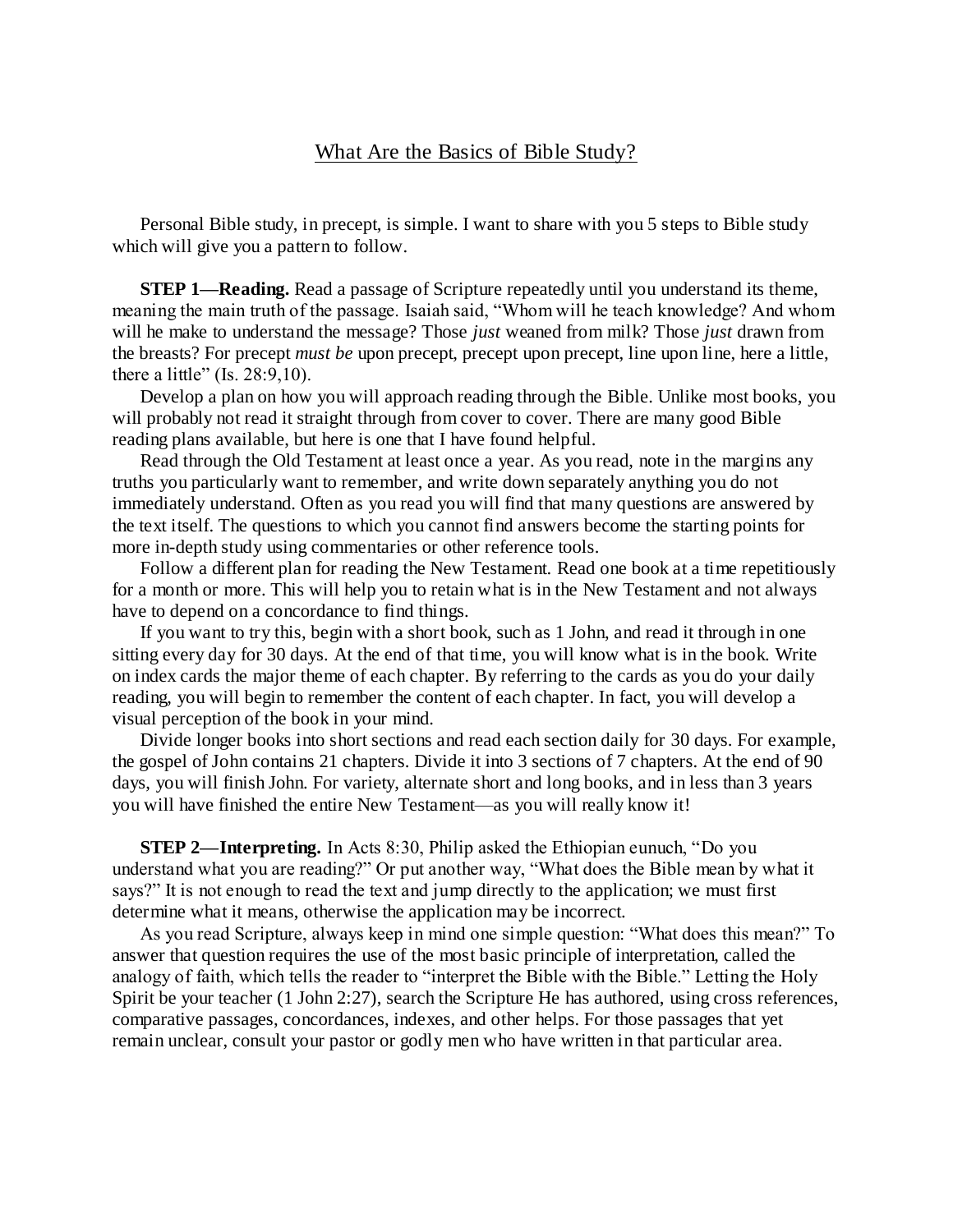## Errors to Avoid

As you interpret Scripture, several common errors should be avoided.

1. Do not draw any conclusions at the price of proper interpretation. That is, do not make the Bible say what you want it to say, but rather let it say what God intended when He wrote it.

2. Avoid superficial interpretation. You have heard people say, "To me, this passage means," or "I feel it is saying. . . ." The first step in interpreting the Bible is to recognize the four gaps we have to bridge: language, culture, geography, and history (see below).

3. Do not spiritualize the passage. Interpret and understand the passage in its normal, literal, historical, grammatical sense, just like you would understand any other piece of literature you were reading today.

## Gaps to Bridge

The books of the Bible were written many centuries ago. For us to understand today w hat God was communicating then, there are several gaps that need to be bridged: the language gap, the cultural gap, the geographical gap, and the historical gap. Proper interpretation, therefore, takes time and disciplined effort.

1. *Language*. The Bible was originally written in Greek, Hebrew, and Aramaic. Often, understanding the meaning of a word or phrase in the original language can be the key to correctly interpreting a passage of Scripture.

2. *Culture*. The culture gap can be tricky. Some people try to use cultural differences to explain away the more difficult biblical commands. Realize that Scripture must first be viewed in the context of the culture in which it was written. Without an understanding of first-century Jewish culture, it is difficult to understand the gospel. Acts and the epistles must be read in light of the Greek and Roman cultures.

3. *Geography*. A third gap that needs to be closed is the geography gap. Biblical geography make the Bible come alive. A good Bible atlas is an invaluable reference tool that can help you comprehend the geography of the Holy Land.

4. *History*. We must also bridge the history gap. Unlike the scriptures of most other world religions, the Bible contains the records of actual historical persons and events. An understanding of Bible history will help us place the people and events in it in their proper historical perspective. A good Bible dictionary or Bible encyclopedia is useful here, as are basic historical studies.

## Principles to Understand

Four principles should guide us as we interpret the Bible: literal, historical, grammatical, and synthesis.

1. *The Literal Principle*. Scripture should be understood in its literal, normal, and natural sense. While the Bible does contain figures of speech and symbols, they were intended to convey literal truth. In general, however, the Bible speaks in literal terms, and we must allow it to speak for itself.

2. *The Historical Principle*. This means that we interpret in its historical context. We must ask what the text meant to the people to whom it was first written. In this way we can develop a proper contextual understanding of the original intent of Scripture.

3. *The Grammatical Principle.* This requires that we understand the basic grammatical structure of each sentence in the original language. To whom do the pronouns refer? What is the